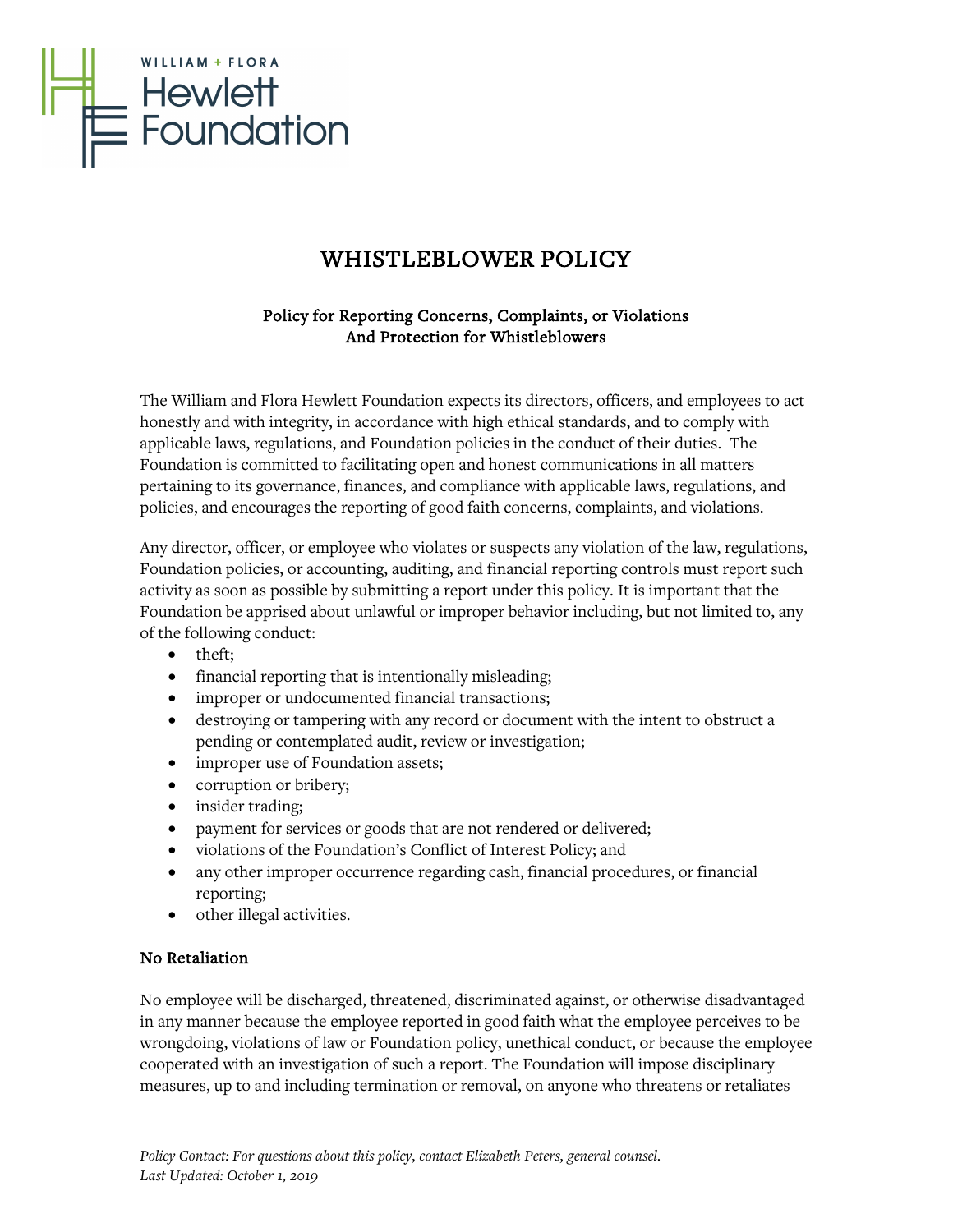against an employee who makes a good faith report or who assists in the investigation of a report.

#### Reporting Concerns

Any person with a good faith concern or complaint has a number of options for reporting. Reports can be made verbally or in writing, and in person or anonymously. To the extent possible, reports should include documentation supporting the concern. Reports should be as detailed as possible in order to facilitate investigation.

The Foundation recognizes that there are occasions when someone with knowledge of possible wrongdoing may not feel comfortable going directly to management and would prefer to raise concerns in a confidential manner. This Whistleblower Policy and the reporting options set forth below are designed to facilitate such confidential reporting.

1. *General Counsel.* The Foundation's General Counsel is responsible for the administration of this Whistleblower Policy. Concerns may be reported to the General Counsel at the following address: Elizabeth Peters

2121 Sand Hill Road Menlo Park, CA 94025 [epeters@hewlett.org](mailto:epeters@hewlett.org)

2. *President or Audit Committee Chair.* Concerns may be reported to the Foundation's President (Larry Kramer) or to the Chair of the Audit Committee (Alecia DeCoudreaux) as follows:

> Larry Kramer 2121 Sand Hill Road Menlo Park, CA 94025 [lkramer@hewlett.org](mailto:lkramer@hewlett.org)

or

Hewlett Foundation Attn: Chair of the Audit Committee 2121 Sand Hill Road Menlo Park CA 94025

3. *Online Reporting.* Concerns may be reported to EthicsPoint, a confidential third-party reporting service authorized by the Foundation to receive such reports, via telephone hotline: 1-866-839-5063 or website: [http://hewlettfoundation.ethicspoint.com.](http://hewlettfoundation.ethicspoint.com/) EthicsPoint can accept anonymous reports.